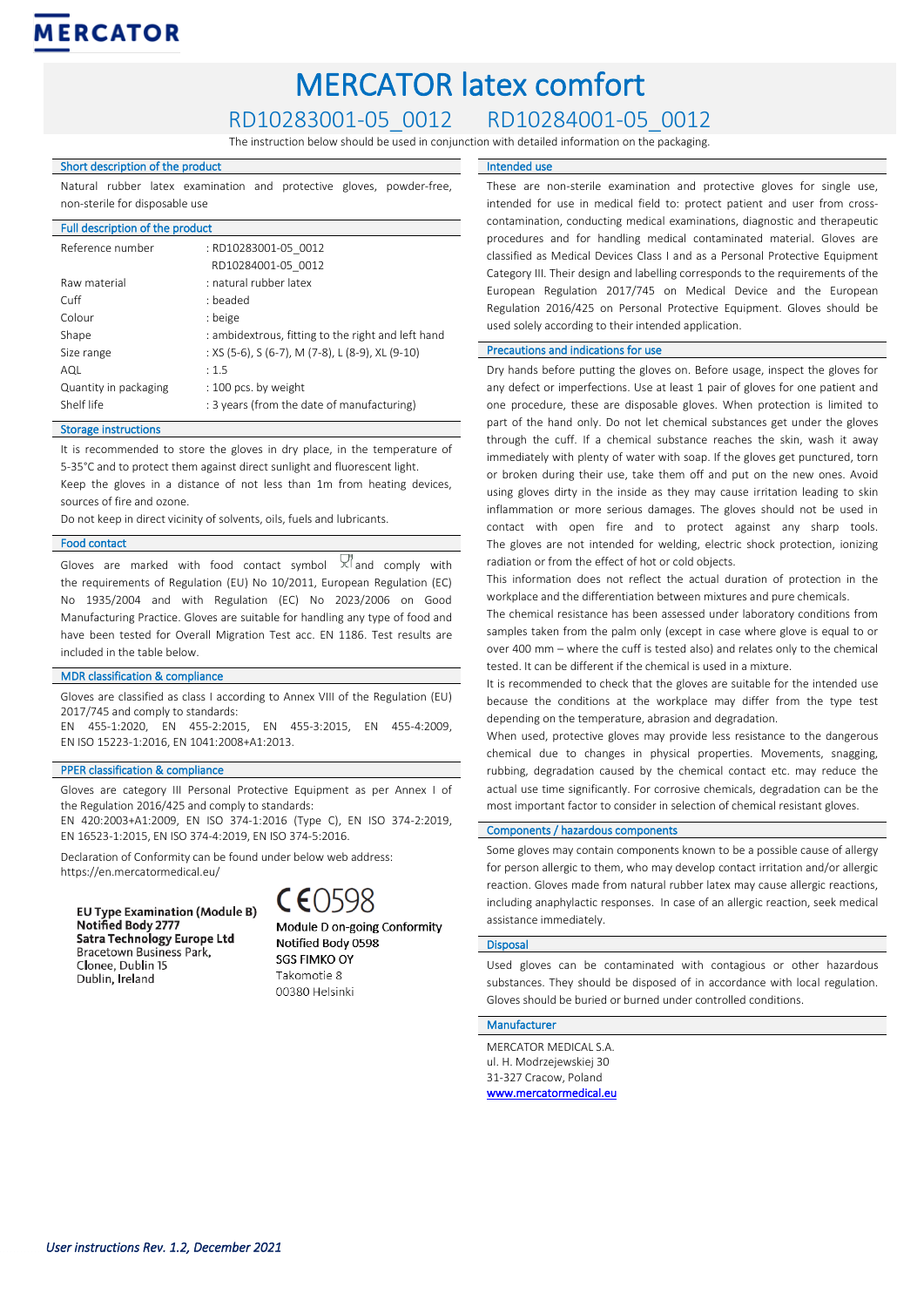# **MERCATOR**

| Overall Migration Test with Food Simulant acc. to EN 1186                                                                               |                                                                                                                                       |                                       |                                                                                                                |                                                                                            |                            |                                                                     |                                   |  |  |
|-----------------------------------------------------------------------------------------------------------------------------------------|---------------------------------------------------------------------------------------------------------------------------------------|---------------------------------------|----------------------------------------------------------------------------------------------------------------|--------------------------------------------------------------------------------------------|----------------------------|---------------------------------------------------------------------|-----------------------------------|--|--|
| Colour /<br>Food Simulant & Test                                                                                                        |                                                                                                                                       | Analysis result [mg/dm <sup>2</sup> ] |                                                                                                                |                                                                                            |                            |                                                                     |                                   |  |  |
| Conditions                                                                                                                              | 3% Acetic acid<br>40°C, 2 hours                                                                                                       | 20% Ethanol<br>40°C, 2 hours          | 50% Ethanol<br>40°C, 2 hours                                                                                   | Olive oil<br>40°C, 2 hours                                                                 |                            | 20% Ethanol<br>( $limit < 10$ mg/dm <sup>2</sup> )<br>40°C, 2 hours |                                   |  |  |
| <b>Beige</b>                                                                                                                            | 5.4                                                                                                                                   | 4.2                                   | 4.2                                                                                                            | 7.3                                                                                        |                            | < 1.0<br>Pass                                                       |                                   |  |  |
| Permeation performance levels as per EN ISO 374-1:2016                                                                                  |                                                                                                                                       |                                       |                                                                                                                |                                                                                            |                            |                                                                     |                                   |  |  |
| • Level 1 > 10 min • Level 2 > 30 min • Level 3 > 60 min • Level 4 > 120 min • Level 5 > 240 min • Level 6 > 480 min                    |                                                                                                                                       |                                       |                                                                                                                |                                                                                            |                            |                                                                     |                                   |  |  |
| Test results acc. to EN 16523-1:2015<br>EN ISO 374-4:2019                                                                               |                                                                                                                                       |                                       |                                                                                                                |                                                                                            |                            |                                                                     |                                   |  |  |
|                                                                                                                                         | Chemical                                                                                                                              |                                       |                                                                                                                | Level<br>3                                                                                 |                            | Degradation [%]<br>$-21.7$                                          |                                   |  |  |
|                                                                                                                                         | Sodium Hydroxide 40% (K)<br>Sulphuric Acid 96% (L)                                                                                    |                                       |                                                                                                                | $\mathbf{1}$                                                                               |                            | 95.8                                                                |                                   |  |  |
|                                                                                                                                         | Formaldehyde 37% (T)                                                                                                                  |                                       |                                                                                                                | 5<br>$-21.4$                                                                               |                            |                                                                     |                                   |  |  |
| EN ISO 374-4:2019 Degradation levels indicate the change in puncture resistance of the gloves after exposure to the challenge chemical. |                                                                                                                                       |                                       |                                                                                                                |                                                                                            |                            |                                                                     |                                   |  |  |
| Test acc. to EN ISO 374-2:2019 - Level 2 (ISO 2859)<br>Test acc. to EN ISO 374-5:2016                                                   |                                                                                                                                       |                                       |                                                                                                                |                                                                                            |                            |                                                                     |                                   |  |  |
| Performance level<br>AQL                                                                                                                |                                                                                                                                       |                                       |                                                                                                                | Protection against bacteria & fungi                                                        |                            |                                                                     | Pass                              |  |  |
|                                                                                                                                         | < 0.65<br>Level 3                                                                                                                     |                                       |                                                                                                                |                                                                                            | Protection against viruses |                                                                     | Pass                              |  |  |
|                                                                                                                                         | < 1.5<br>Level 2                                                                                                                      |                                       |                                                                                                                | EN ISO 374-5:2016 The penetration resistance has been assessed under laboratory conditions |                            |                                                                     |                                   |  |  |
|                                                                                                                                         | Level 1<br>< 4.0                                                                                                                      |                                       |                                                                                                                | and relates only to the tested specimen.                                                   |                            |                                                                     |                                   |  |  |
| Symbols used on the packaging                                                                                                           |                                                                                                                                       |                                       |                                                                                                                |                                                                                            |                            |                                                                     |                                   |  |  |
| MD                                                                                                                                      | Medical device                                                                                                                        | <b>PPE</b>                            | Equipment                                                                                                      | Personal Protective<br>ana.                                                                |                            | Powdered gloves                                                     |                                   |  |  |
|                                                                                                                                         | Do not re-use / gloves<br>are intended for single use                                                                                 |                                       | Keep away from moisture,<br>store in a dry place                                                               |                                                                                            |                            | Powder free gloves                                                  |                                   |  |  |
| STERILE                                                                                                                                 | Non-sterile gloves                                                                                                                    |                                       | Keep away from solar<br>and fluorescent light                                                                  |                                                                                            | POLYMER<br>COATED          | Presence of polymer coating<br>on the inner surface of the glove    |                                   |  |  |
| <b>LOT</b>                                                                                                                              | Lot / batch number                                                                                                                    |                                       | Temperature limitation /<br>$5-35^{\circ}$ C                                                                   | gloves store in temperature                                                                | .<br>COSMETIO<br>COATING   | Presence of cosmetic coating<br>on the inner surface of the glove   |                                   |  |  |
| <b>REF</b>                                                                                                                              | Catalogue number                                                                                                                      |                                       | Keep away from ozone                                                                                           |                                                                                            | <b>TEXTURED</b><br>mm      | Presence of external texture<br>on the glove                        |                                   |  |  |
| EC<br><b>REP</b>                                                                                                                        | EU Authorised Representative,<br>symbol should be accompanied<br>by name and address of<br>Authorised Representative                  |                                       | Date of manufacture                                                                                            |                                                                                            | <b>NITRILE</b>             | Gloves made from nitrile                                            |                                   |  |  |
|                                                                                                                                         | Expiry date                                                                                                                           |                                       | Manufacturer, symbol should<br>be accompanied by name<br>and address of Manufacturer                           |                                                                                            | <b>VINYL</b>               | Gloves made from vinyl                                              |                                   |  |  |
| ISO 374-5:2016<br><u>ේ</u><br>i<br>ISO 374-5:2016                                                                                       | Marking of gloves protecting<br>against bacteria and fungi                                                                            |                                       | Food contact symbol<br>(article is suitable for food<br>contact, for details check<br>the instruction for use) |                                                                                            | LATEX                      | Raw material-<br>natural rubber latex                               |                                   |  |  |
| VIRUS                                                                                                                                   | Marking of gloves protecting<br>against viruses, bacteria<br>and fungi                                                                |                                       | Package made from paper,<br>qualify for recycling                                                              |                                                                                            | ETFREE GLOZ                | Gloves do not contain natural<br>rubber latex                       |                                   |  |  |
| ISO 374-1/Type A<br><b>UVWXYZ</b>                                                                                                       | Marking of type A chemical<br>resistant gloves. Six tested<br>chemicals shall be identified by<br>their code letter under pictogram   |                                       | Package is treated as<br>municipal waste                                                                       |                                                                                            | 50<br>by weight            | 50 gloves by weight                                                 |                                   |  |  |
| ISO 374-1/Type B<br>XY7                                                                                                                 | Marking of type B chemical<br>resistant gloves. Three tested<br>chemicals shall be identified by<br>their code letter under pictogram |                                       | Consult instructions for use                                                                                   |                                                                                            | 100<br>by weight           | 100 gloves by weight                                                |                                   |  |  |
| ISO 374-1/Type C                                                                                                                        | Marking of type C chemical<br>resistant gloves. One tested<br>chemicals shall be identified by<br>their code letter under pictogram   |                                       | Information in other<br>languages inside                                                                       |                                                                                            | 200<br>by weight           | 200 gloves by weight                                                |                                   |  |  |
|                                                                                                                                         | Indicates compliance with<br>the requirements of<br>Russian market                                                                    |                                       | Indicates compliance with<br>the requirements of<br>Ukrainian market                                           |                                                                                            |                            |                                                                     | Do not use, if package is damaged |  |  |